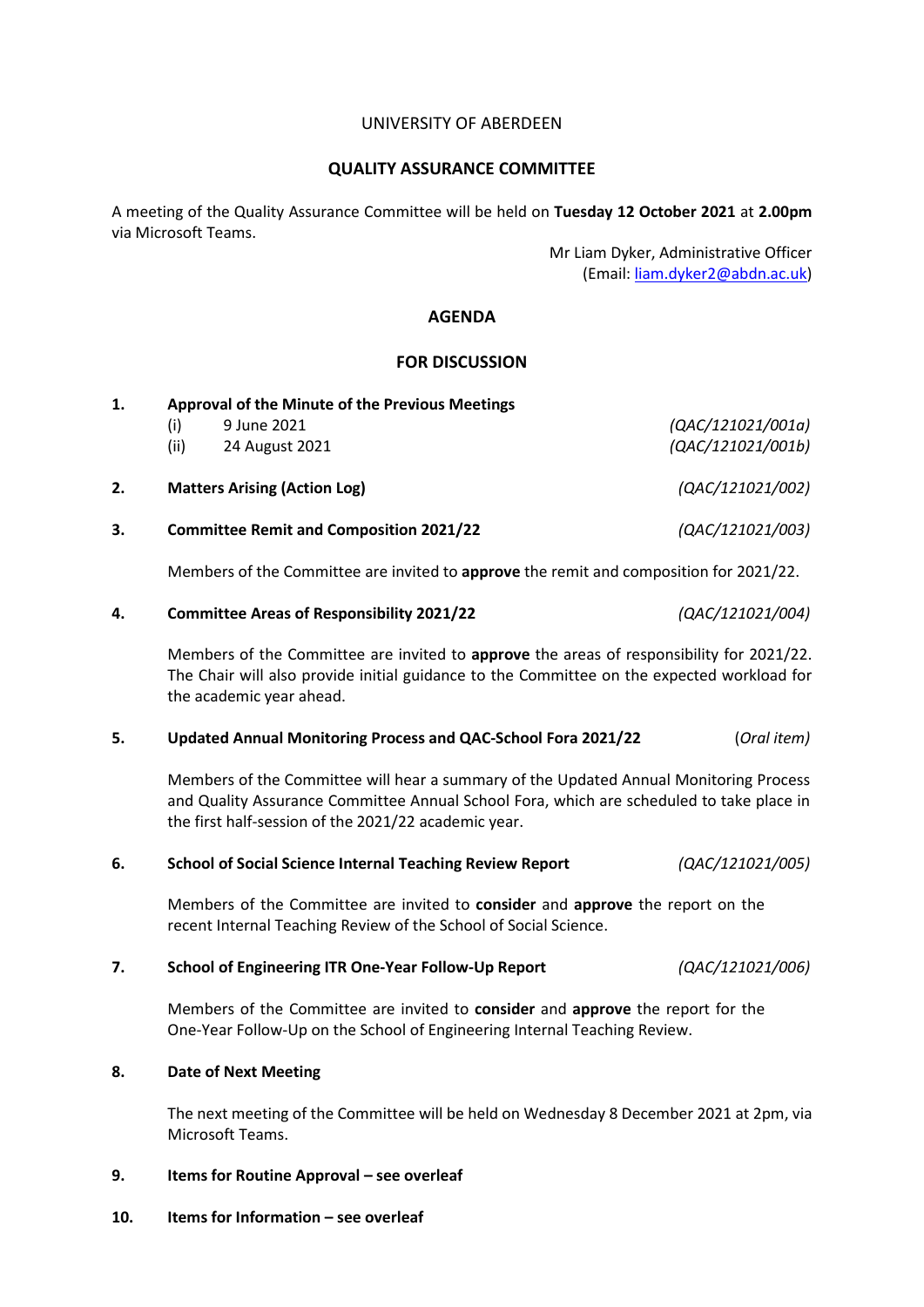Any member of the Committee wishing an item for routine approval or for information to be brought forward for discussion may ask at the meeting for that to be done. Any such item will be taken after item 1.

Declaration of interests: Any member and individual in attendance (including Officers) who has a clear interest in a matter on the agenda should declare that interest at the relevant meeting, whether or not that interest is already recorded in the Registry of Member's interests.

# **9. FOR ROUTINE APPROVAL**

# **9.1 Students' Progress Committee** *(QAC/121021/007)*

The Committee is invited to **approve** the remit and composition of the Undergraduate Students' Progress Committee.

# **9.2 Students' Progress Committee (Medicine & Dentistry)** *(QAC/121021/008)*

The Committee is invited to **approve** the remit and composition of the Students' Progress Committee for Medicine and Dentistry.

# **9.3 Fitness to Practise Committee (Medicine & Dentistry)** *(QAC/121021/009)*

The Committee is invited to **approve** the remit and composition of the Fitness to Practise Committee for Medicine and Dentistry.

## **9.4 Fitness to Practise Committee (Education)** *(QAC/121021/010)*

The Committee is invited to **approve** the remit and composition of the Fitness to Practise Committee for the School of Education.

## **10. FOR INFORMATION**

## **10.1 Professional, Statutory and Regulatory Bodies (PSRBs)** *(QAC/121021/011)*

Members of the Committee are invited to **note** the record of interaction of PSRBs with the University, as prepared in collaboration with Schools.

## **10.2 Student Exchange and Study Abroad Register** *(QAC/121021/012)*

Members of the Committee are invited to **note** the register of Student Exchange and Study Abroad opportunities.

## **10.3 Collaborative and Partnerships Register** *(QAC/121021/013)*

Members of the Committee are invited to **note** the register on the collaborations and partnerships for the University.